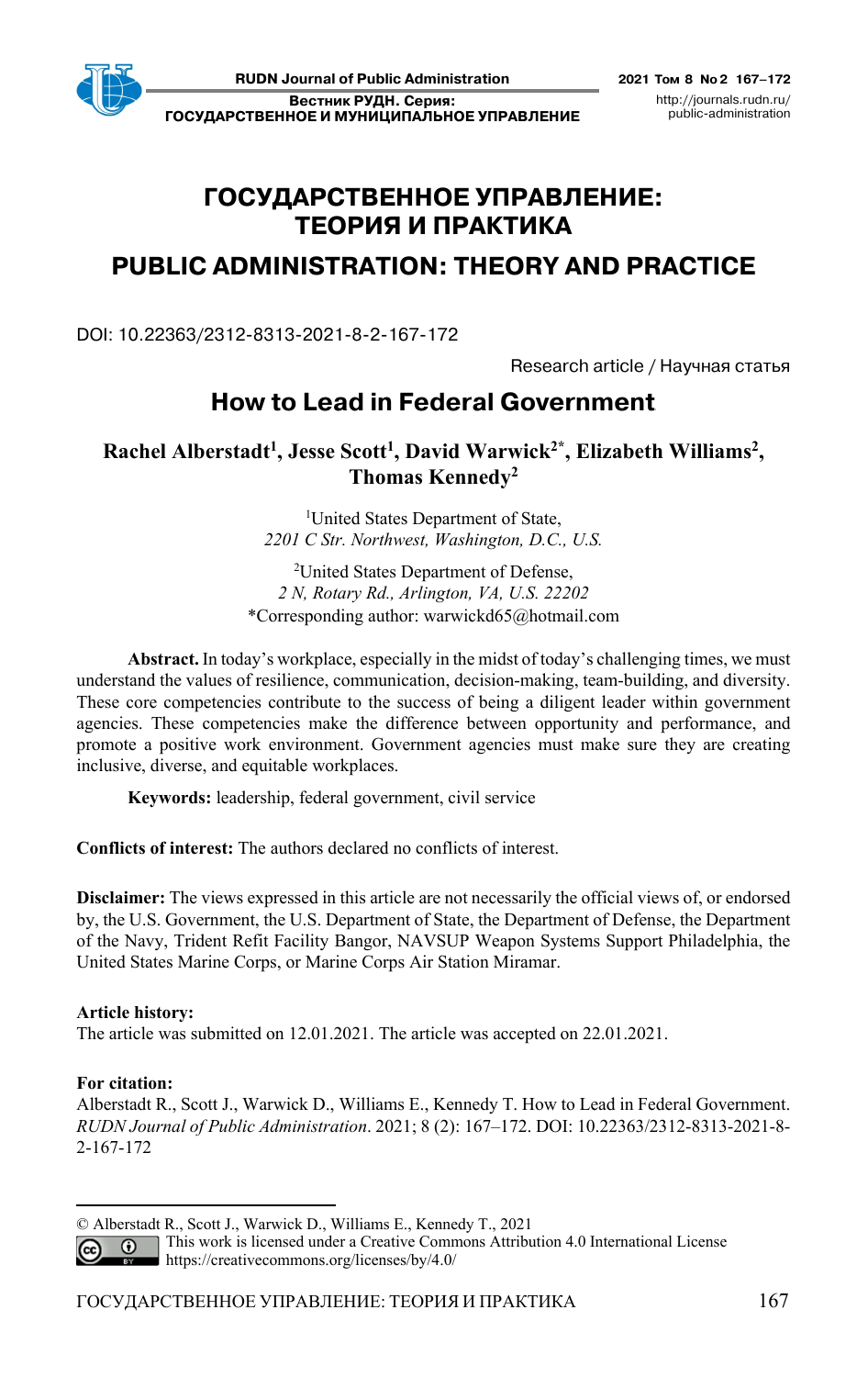### **Resilience**

Today's challenges expose the necessity of developing a resilient workforce. Flexibility and communication are key ways to strengthen individual and shared resiliency. Leadership can demonstrate a genuine commitment to its best resource – its people – in accommodating flexible work schedules, such as telework and leave statuses, and protecting and expanding upon mental and physical health resources. Adopting preventative measures when possible, and reviewing policies along the way, establishes and communicates new procedures effectively and clearly.

Effective communication entails providing timely and transparent information sharing when new information becomes available, as well as sharing an update of 'no new information', when applicable. Keeping people in the loop allows them ownership of the process and creates a dialogue, which engenders trust. Regular and effective communication enhances innovation and creativity by soliciting feedback from all levels of the workforce. Engaging with stakeholders lets them know their insight matters and that they are being heard.

A resilient leader does not overcommit but welcomes opportunities to delegate and find ways to develop talented individuals to share the workload and appreciate their contribution. Emotionally intelligent leaders listen and lead with compassion and intuition. Building a resilient workforce means being intentional about accessibility and availability for feedback. Both soliciting feedback and resource sharing proves to be vital to morale and team-building efforts. Proactive leaders create a safe and supportive environment by fostering a creative and productive work environment where employees feel motivated and valued.

#### **Communication**

Communication is arguably one of the most crucial elements to improve all facets of life. We communicate to understand others, and to be understood. Without communication, we are ineffective in our ability to maintain personal relationships, close business deals, sell our potential when seeking a job or promotion, and to lead. The level of impact communication has is determined by our ability to use it. It is not just what we say, but how we say it; our eye contact and body language and the ability not just to speak but also to listen. Achieving a favorable result is determined by how we apply these strategies.

Primarily, to be an effective communicator one must understand how to be a masterful listener without judgement or thinking about how to respond. When you do respond, you should not react but rather stay on point, and speak with clarity to avert misunderstanding. Additionally, maintaining eye contact will build your credibility and demonstrate sincerity to the listener.

Strengthen self-confidence. Prepare yourself mentally, if necessary, and diminish all negative thoughts; a lack of self-confidence will be easily identifiable to your audience. Understand first impressions are everlasting; inherently, whatever the impression is they will not change their mind. What you say and what you do will not only affect yourself but will also affect the listener/audience and how they will perform. Their success will be determined by your ability to communicate with them. So, focus on how you can add value to them through your words, as they have the potential to serve a significant impact.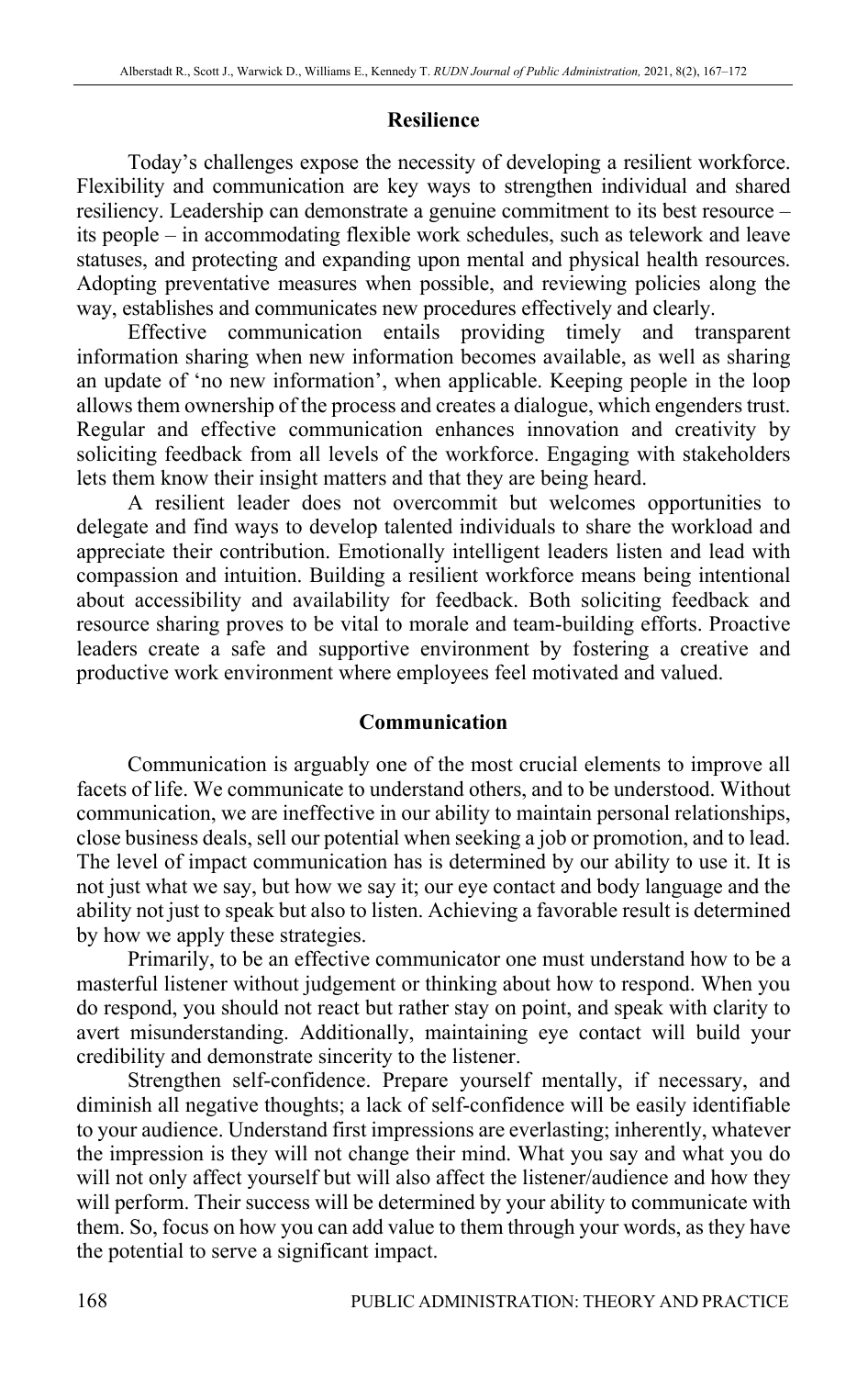## **Decision-Making**

Let's face it: making a decision is often more stressful than the actual situation you are trying to resolve because of fear that any choice you make, will never make everyone happy. So, what is the best thing to do in order to decide the most effective outcome?

In order to be an effective leader and make the best decision, know that people must trust your decisions. Do not allow your ego to over-shine your position so that you can never be wrong and unwilling to change perspective for the best decision. If time allows, re-review your decision again the next day and take the time to review the information based upon factual information. Ask for input and different views in order to get a better view from all angles, but never let someone else make the decision for you because as the leader, accountability falls upon your shoulders. Sometimes unpleasant facts stand in the way of a decision and the best way to address this is to develop your instincts. Instincts are honed from life experience. Beneficial experience comes from judgment, and superior judgment comes from dire experiences. When you are in a situation where there is little time, then those instincts are the best thing to rely upon. Know that you have to live with the consequences and choices you make so weigh your decision accordingly if it can be changed later or if it is permanent. Ultimately, once a decision is made, make sure to communicate it at all levels as early and directly as possible.

### **Team-Building**

Physical fitness is a fundamental component of military life. It's not only required for service members to stay fit, but can mean the difference between life and death. Service members must go beyond their basic Physical Training requirements in pursuit of fitness excellence. The COVID-19 pandemic has created challenges that have forced military personnel out of their training comfort zones and into a creative space to develop new exercise regimens to maintain their fitness. When the fitness facilities were first closed and classes were suspended, this created an opportunity for service members to take charge of their physical fitness in order to stay in shape without existing familiar structures.

COVID-19 has rocked the fitness industry, resulting in administrative and financial disarray [1]. COVID-19 has also caused military facilities all across the country to discontinue group fitness classes and one-on-one personal training activities [2]. However, this created the opportunity for fitness leaders to "Lead without Authority" by expanding on team-building skills. By focusing on service, sharing, and caring by conducting group and physical training sessions virtually using Zoom, this allowed for effective team building efforts. Team building is strengthened by collaborating with team members to design and create fitness workouts that are safe, effective and motivational for military families. Additionally, fitness leaders have produced videos and coordinated with marketing departments to upload them to the Marine Corps Community Services websites [3].

While the pandemic negatively impacts the mental and social wellbeing of service members and their families, federal exercise programs provide a sense of normalcy and support. COVID-19 has inspired the spirit and driving force to lead, connect and build powerful effective teams with others using creative resources.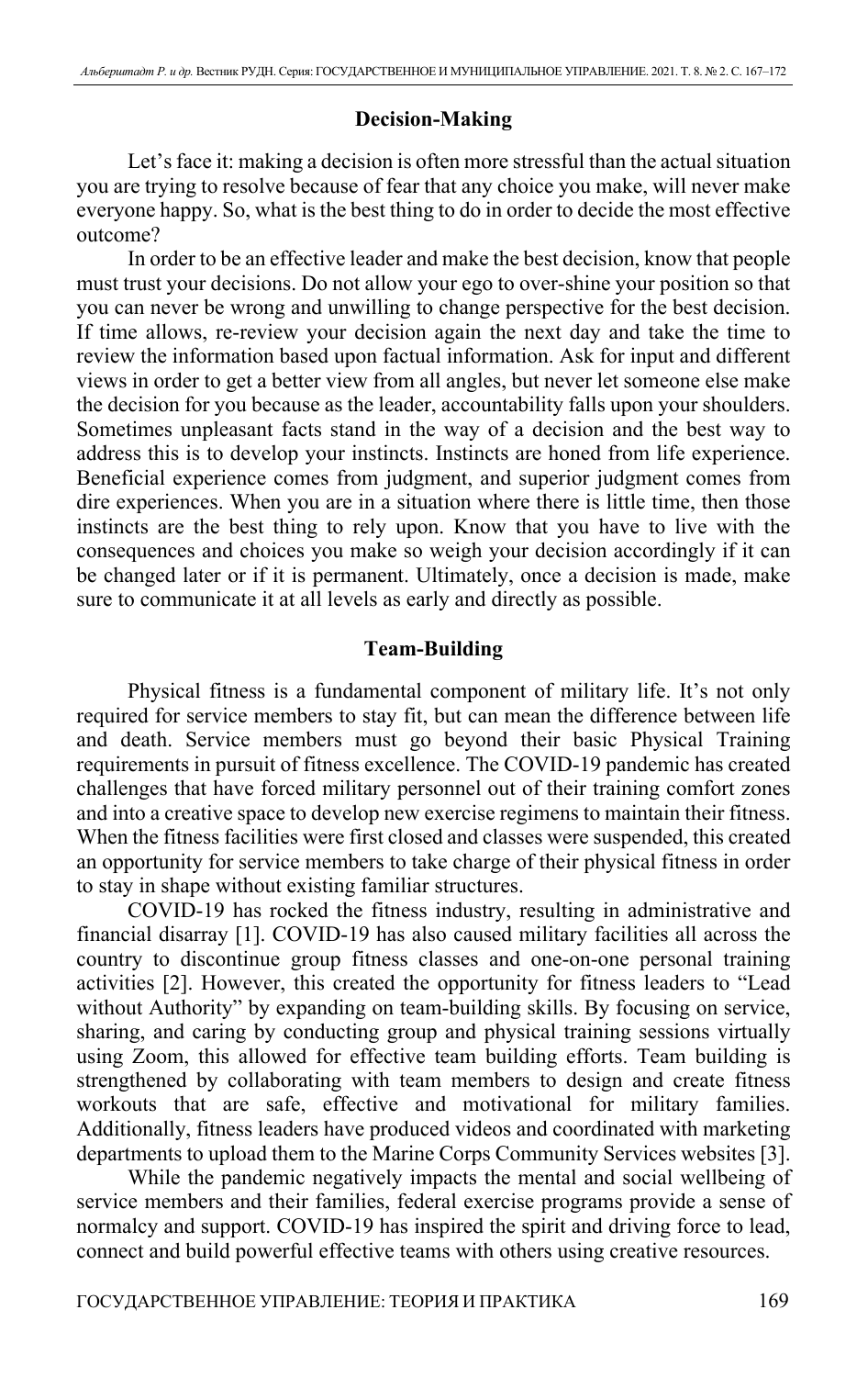## **Diversity**

In order to build effective teams, diversity needs to be a leveraged strategy. Diversity refers to a multitude of things including but not limited to race, ethnicity, and sex. According to the Office of Personnel Management (OPM) [4], a diverse workforce and an inclusive environment will improve performance and morale. Diversity requires continuous learning since it is more than working with individuals from different ethnic backgrounds. It is being inclusive and sensitive to their feelings, recognizing, and appreciating their differences. The underlying concept of diversity is acceptance and respect by acknowledging and celebrating an individual's unique identity.

In order to foster a diverse and inclusive workplace environment, an organization must make sure that they educate and train their leaders, since they will be instrumental in the organization's inclusivity and diversity efforts. Organizations should dedicate time to celebrating diversity, such as Women's History Month events, which could celebrate women in leadership roles. Along with diversity, it is important to enforce inclusion. Inclusivity is the acceptance of diversity and it is impossible to have one without the other. In today's society, it is critical that organizations teach inclusion and advocate effective ways to practice inclusivity, particularly through diversity hiring and training. Federal leaders must build inclusive environments where all parties feel appreciated and recognized.

During such uncertain times, it is imperative that organizations provide safe spaces for employees to discuss issues that are affecting them. Diversity and inclusion are central to having an effective work environment with high levels of productivity. It is the organization's responsibility to create a strategic plan for fostering a diverse and inclusive environment in support of the organization's mission and vision statement.

#### **Conclusion**

As we find ourselves adapting to leadership challenges in these turbulent times, it is important to communicate clearly and directly. Make sure to support diversity in the workplace and be as inclusive as possible. Make the best decisions you can and listen to your instincts. Be flexible to strengthen resilience anywhere you can in the workplace to help give resources that will improve mental and emotional situations. Even as we socially distance ourselves, team-building is still necessary and leaders should always find ways to stay connected. Stay safe.

#### **REFERENCES**

- [1] How the Fitness Industry Is Responding to Coronavirus. *Socialbakers*. 2020. URL: https://www.socialbakers.com/blog/fitness-industry-takes-a-hit-from-covid. Accessed: 10.01.2020
- [2] Cancian M., Saxton A., Morrison N. *COVID-19 and the U.S. Military*. 2020. URL: https://warontherocks.com/2020/11/covid-19-and-the-u-s-military/. Accessed: 10.01.2020.
- [3] *Marine Corps Community Services*. URL: www.usmc-mccs.org. Accessed: 11.01.2020.
- [4] *United States Office of Personnel Management*. URL: www.opm.gov. Accessed: 11.01.2020.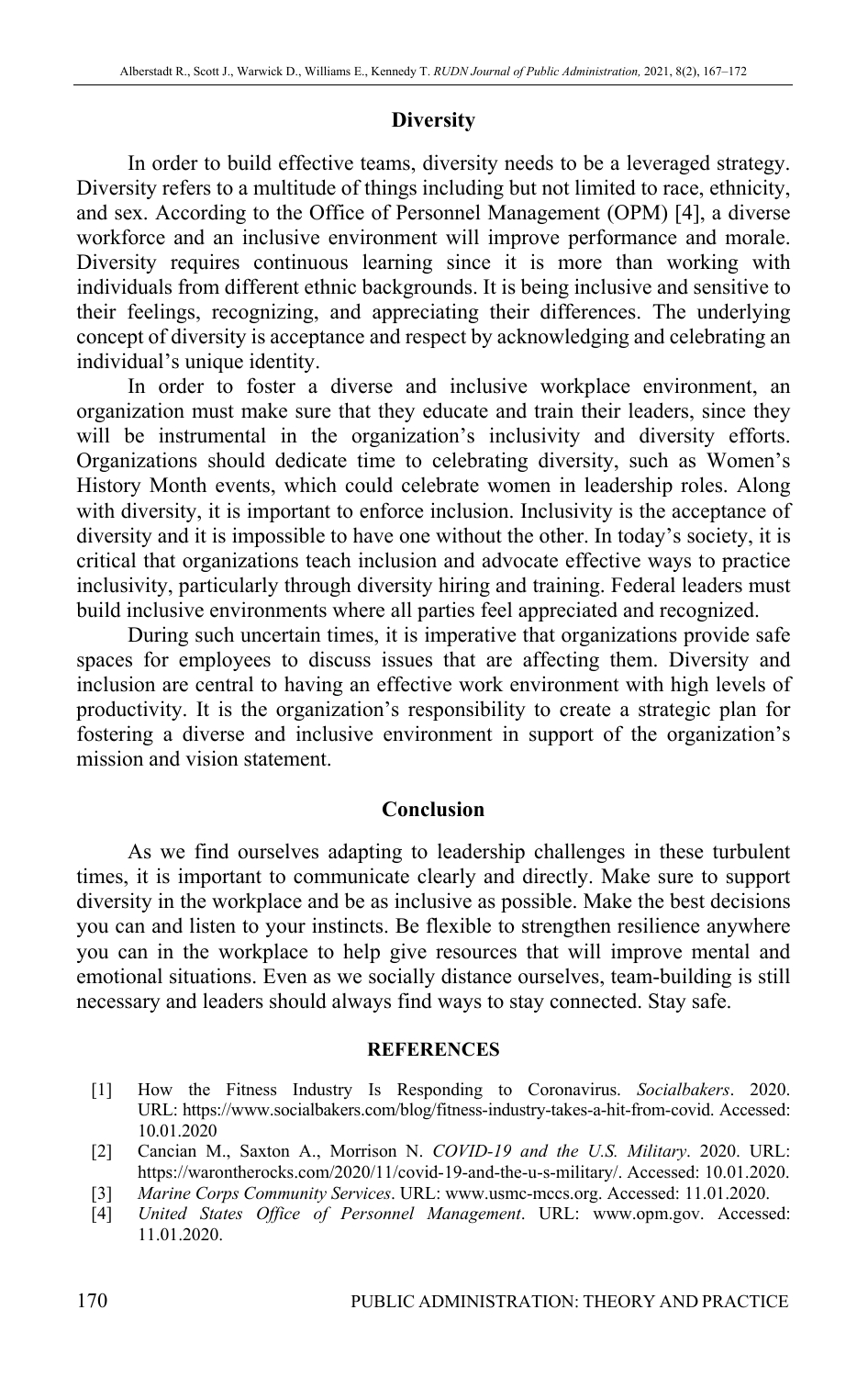#### **Information about the authors:**

*Rachel Alberstadt* – Federal Employee of the Department of State, Participant of the New Leader Program with the Graduate School USA (ORCID ID: 0000-0001-7586-9059) (e-mail: alberstadtra@gmail.com).

*Jesse Scott* – Federal Employee of the Department of State, Participant of the New Leader Program with the Graduate School USA (e-mail: jesse\_scott@rocketmail.com).

*David Warwick* – Federal Employee of the Department of Defense, Participant of the New Leader Program with the Graduate School USA (e-mail: warwickd65@hotmail.com).

*Elizabeth Williams* – Federal Employee of the Department of Defense, Participant of the New Leader Program with the Graduate School USA (e-mail: epwilliams6@gmail.com).

*Thomas Kennedy* – Federal Employee of the Department of Defense, Participant of the New Leader Program with the Graduate School USA (e-mail: 1kennedydanielle@gmail.com).

## **Как руководить в федеральном правительстве**

## **Р. Альберштадт<sup>1</sup> , Дж. Скотт<sup>1</sup> , Д. Уорвик2\*, Э. Уильямс2, Т. Кеннеди<sup>2</sup>**

1 Государственный департамент США, *2201, США, округ Колумбия, Вашингтон, С ул. Северо-Запад*

2 Министерство обороны США, *22202, США, Вирджиния, Арлингтон, 2 N, Ротари* \*warwickd65@hotmail.com

**Аннотация**. На сегодняшнем рабочем месте, особенно в текущие сложные времена, мы должны понимать ценности устойчивости, общения, совместного принятия решений, сплочения коллектива и диверсификации. Эти ключевые компетенции способствуют успеху эффективного руководителя в государственных учреждениях. Указанные компетенции определяют разницу между возможностями и производительностью, а также способствуют созданию благоприятной рабочей среды. Авторы утверждают, что государственные учреждения должны быть ориентированы на создание рабочих мест, соответствующих условиями открытости, неоднородности и равноправия.

**Ключевые слова**: руководство, федеральное правительство, государственная служба

**Заявление о конфликте интересов:** Авторы заявляют об отсутствии конфликта интересов.

**Отказ от ответственности:** мнения, выраженные в этой статье, не обязательно являются официальными взглядами или одобрены правительством США, Государственным департаментом США, Министерством обороны, Министерством военно-морского флота, «Trident Refit Facility Bangor», «NAVSUP Weapon Systems Support», Корпусом морской пехоты США Филадельфии или авиабазой морской пехоты Мирамар.

#### **История статьи:**

Статья поступила в редакцию: 12.01.2021. Статья принята к публикации: 22.01.2021.

#### **Для цитирования:**

*Alberstadt R., Scott J., Warwick D., Williams E., Kennedy T.* How to Lead in Federal Government // Вестник Российского университета дружбы народов. Серия: Государственное и муниципальное управление. 2021. Т. 8. № 2. С. 167–172. DOI: 10.22363/2312-8313-2021-8-2-167-172